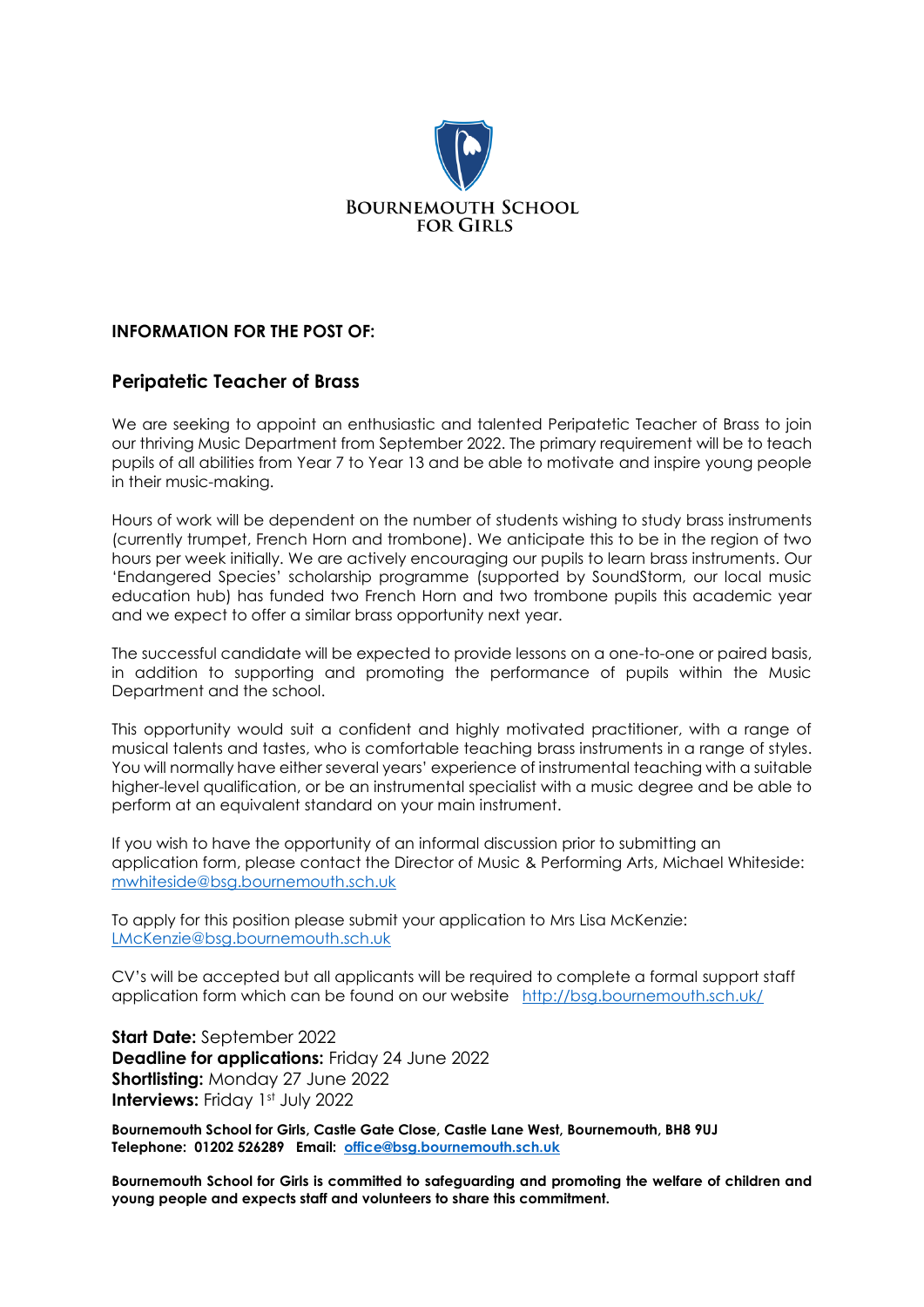### **The Post: Peripatetic Teacher of Brass**

To provide lessons on a one-to-one or paired basis, in addition to supporting and promoting the performance of students within the Music Department and the school.

This opportunity would suit a confident and highly motivated practitioner, with a range of musical talents and tastes, who is comfortable teaching brass instruments (currently trumpet, French Horn and trombone) in a range of musical styles.

You will normally have either several years' experience of instrumental teaching with a suitable higher-level qualification, or be an instrumental specialist with a music degree and be able to perform at an equivalent standard on your main instrument.

Hours of work will be dependent on the number of students wishing to take brass lessons. We expect to be able to offer in the region of two hours per week initially.

This is an excellent opportunity to join a vibrant department in a selective girls' grammar school with over 1100 pupils, including 300 in the Sixth Form. At our most recent OFSTED inspection we were identified as 'outstanding'. In the latest Sunday Times Parent Power survey our school is rated 78th in the country. We are also a forward looking school – we are a member of the South West Academic Trust, a group of grammar schools in the region working together with Exeter University.

#### **Our Department**

Music is taught to all pupils to the end of Year 9 (one hour per week), with strong uptake at both GCSE and A Level. We currently follow the Edexcel specification at both GCSE and A Level. At GCSE, we have two teaching groups. At A Level, there are groups in both Year 12 and Year 13. Outcomes at GCSE and A Level are strong and many students are entered for external instrumental and voice examinations with a high success rate.

There is a strong tradition of extra-curricular music at Bournemouth School for Girls. Over 190 pupils currently have instrumental or vocal lessons and there are thriving choirs (including a staff choir) and instrumental ensembles at all levels.

Our musicians also go out into the wider community, performing in concerts with other groups and taking part in local competitions. Our Chamber Choir has been Bournemouth Youth Choir of the Year.

In recent years we have had very successful musical productions including *Little Shop of Horrors*, *West Side Story*, *Les Misérables*, *Hairspray, Elf* and most recently *The Addams Family*.

Termly concerts, informal recitals, a Christmas carol service and contributions to assemblies all add to the musical life of the school.

#### **Our facilities**

Music and Drama are based in our modern and spacious Performing Arts Centre which is home to Music and Drama and Theatre Studies. Facilities here include two specialist music

**Bournemouth School for Girls, Castle Gate Close, Castle Lane West, Bournemouth, BH8 9UJ Telephone: 01202 526289 Email: [office@bsg.bournemouth.sch.uk](mailto:office@bsg.bournemouth.sch.uk)**

**Bournemouth School for Girls is committed to safeguarding and promoting the welfare of children and young people and expects staff and volunteers to share this commitment.**